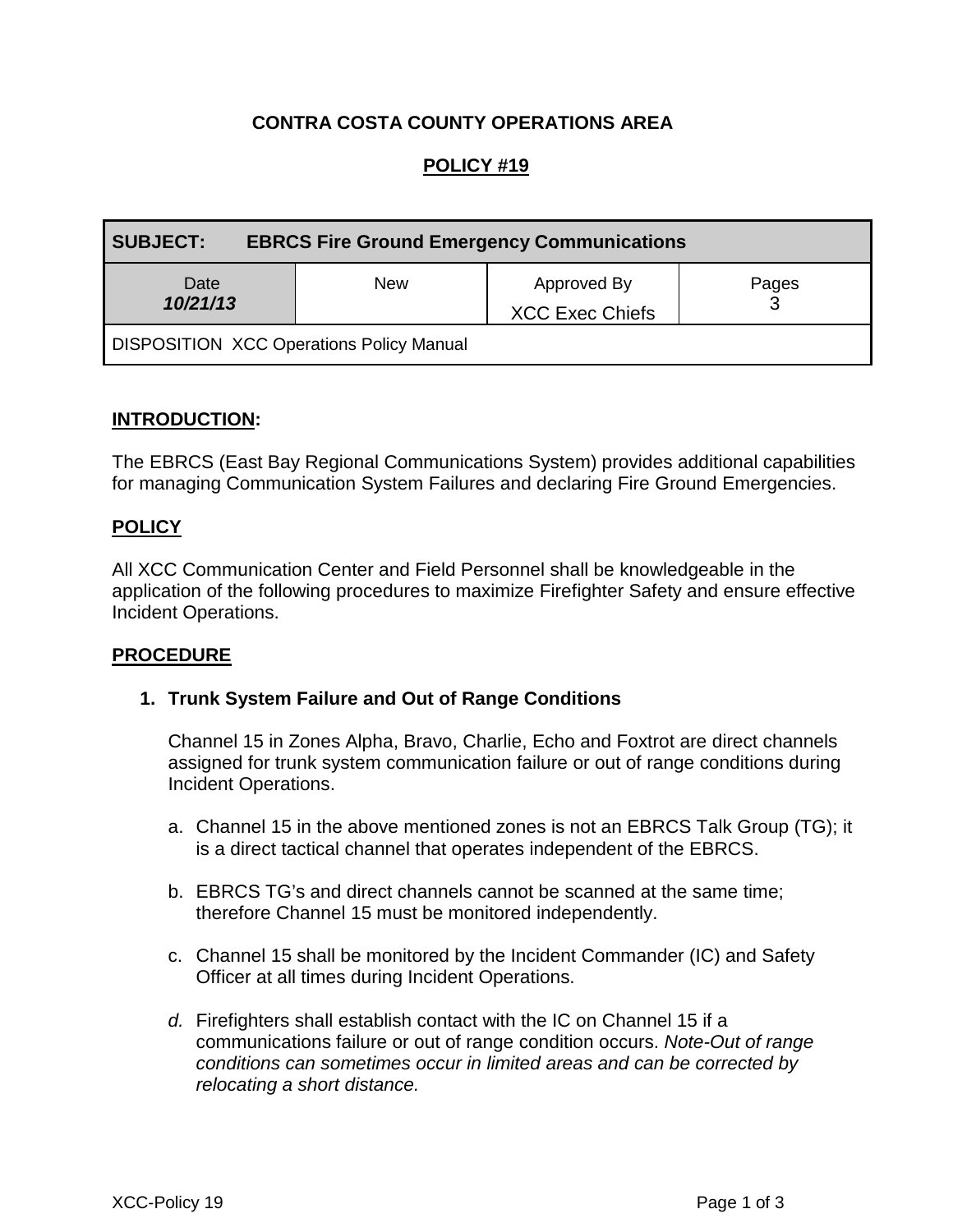e. Out of range conditions identified by the IC shall be communicated to all Incident Resources and the Communications Center. The IC can establish an alternative communications plan using direct tactical channels or Zone Kilo, as necessary, and in coordination with the jurisdictional Communications Center.

## **2. Emergency Button Operations**

Dual/band portable radios are equipped with emergency buttons on the top of the radio and on top of the remote sensing microphone. The emergency button capability provides Firefighters with an additional means to declare a "Firefighter Emergency".

- a. **The primary method to declare a "Firefighter Emergency" is to contact the Incident Commander (IC) by radio on the assigned Incident TG/Tactical Channel. The emergency button should only be activated if the Firefighter is unable to declare "Emergency Traffic" verbally.**
- b. Firefighters shall activate their Emergency Button if they encounter any delay or difficulty in transmitting an emergency traffic message via the Incident TG/Channel.
- c. A press and hold of the emergency button for three (3) seconds will send an emergency alarm to the Jurisdictional Fire Dispatch Center.
- d. The radio screen will turn orange and display "Emergency, Zone\_\_".
- e. Dispatch Centers will acknowledge the receipt of an emergency button activation and then simulcast **"Emergency Button Activation from Firefighter \_\_\_ has been received"** on the Dispatch TG, Incident/Command/Tactical TG's/Channels, and TG 16.
- f. The IC shall acknowledge the Emergency Button Activation/Emergency Traffic situation and assume the management of the Fire Ground Emergency.
- g. **The Emergency Button does not function in all zones. Additionally, the Emergency Button will not activate if the radio is on a VHF or Direct Tactical channel in an EBRCS zone.**
- h. To reset the emergency button, press and hold the button for three (3) seconds.
- i. Once the Emergency Button is activated the radio reverts to the emergency mode. If the Firefighter who activated the emergency button needs to change TG's/Channels, the emergency button needs to be reset before another TG/ Channel can be utilized.